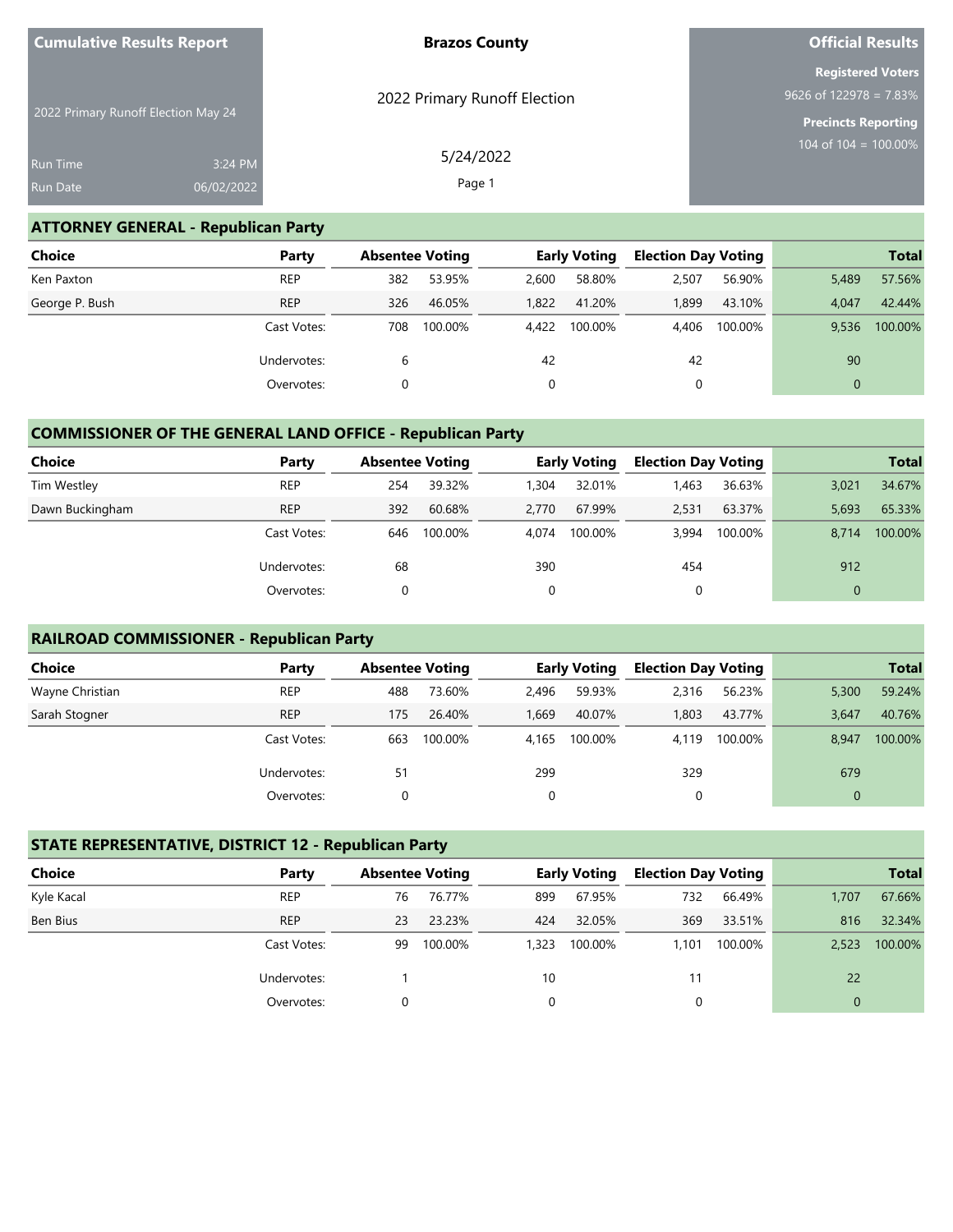| <b>Cumulative Results Report</b> |                                     | <b>Brazos County</b>         | <b>Official Results</b>     |
|----------------------------------|-------------------------------------|------------------------------|-----------------------------|
|                                  |                                     |                              | <b>Registered Voters</b>    |
|                                  |                                     | 2022 Primary Runoff Election | $9626$ of $122978 = 7.83\%$ |
|                                  | 2022 Primary Runoff Election May 24 |                              | <b>Precincts Reporting</b>  |
|                                  |                                     | 5/24/2022                    | 104 of 104 = $100.00\%$     |
| <b>Run Time</b>                  | 3:24 PM                             |                              |                             |
| <b>Run Date</b>                  | 06/02/2022                          | Page 2                       |                             |

## **DISTRICT CLERK - Republican Party**

| Choice         | Party       | <b>Absentee Voting</b> |         |       | <b>Early Voting</b> | <b>Election Day Voting</b> |         |          | <b>Total</b> |
|----------------|-------------|------------------------|---------|-------|---------------------|----------------------------|---------|----------|--------------|
| Gabriel Garcia | <b>REP</b>  | 341                    | 49.35%  | 2.616 | 60.14%              | 2.435                      | 56.77%  | 5,392    | 57.79%       |
| Margaret Meece | <b>REP</b>  | 350                    | 50.65%  | 1.734 | 39.86%              | 1.854                      | 43.23%  | 3.938    | 42.21%       |
|                | Cast Votes: | 691                    | 100.00% | 4.350 | 100.00%             | 4.289                      | 100.00% | 9.330    | 100.00%      |
|                | Undervotes: | 23                     |         | 112   |                     | 159                        |         | 294      |              |
|                | Overvotes:  |                        |         |       |                     | 0                          |         | $\Omega$ |              |

# **COUNTY COMMISSIONER, PRECINCT 2 - Republican Party**

| <b>Choice</b>  | Party       | <b>Absentee Voting</b> |         |       | <b>Early Voting</b> | <b>Election Day Voting</b> |         |          | <b>Total</b> |
|----------------|-------------|------------------------|---------|-------|---------------------|----------------------------|---------|----------|--------------|
| Russ Ford      | <b>REP</b>  | 149                    | 52.28%  | 964   | 48.06%              | 819                        | 46.17%  | 1.932    | 47.53%       |
| Chuck Konderla | <b>REP</b>  | 136                    | 47.72%  | 1.042 | 51.94%              | 955                        | 53.83%  | 2.133    | 52.47%       |
|                | Cast Votes: | 285                    | 100.00% | 2.006 | 100.00%             | 1.774                      | 100.00% | 4.065    | 100.00%      |
|                | Undervotes: | 8                      |         | 36    |                     | 41                         |         | 85       |              |
|                | Overvotes:  |                        |         | 0     |                     | 0                          |         | $\Omega$ |              |

## **PRECINCT CHAIR 27 - Republican Party**

| Choice        | Party       | <b>Absentee Voting</b> |         |     | <b>Early Voting</b> | <b>Election Day Voting</b> |         |          | <b>Total</b> |
|---------------|-------------|------------------------|---------|-----|---------------------|----------------------------|---------|----------|--------------|
| Keith Ballasy | <b>REP</b>  | 9                      | 52.94%  | 126 | 46.84%              | 78                         | 45.61%  | 213      | 46.61%       |
| Rudy Schultz  | <b>REP</b>  | 8                      | 47.06%  | 143 | 53.16%              | 93                         | 54.39%  | 244      | 53.39%       |
|               | Cast Votes: | 17                     | 100.00% | 269 | 100.00%             | 171                        | 100.00% | 457      | 100.00%      |
|               | Undervotes: | 6                      |         | 58  |                     | 53                         |         | 117      |              |
|               | Overvotes:  |                        |         | 0   |                     |                            |         | $\Omega$ |              |

## **PRECINCT CHAIR 64 - Republican Party**

| <b>Choice</b>    | Party       | <b>Absentee Voting</b> |         |     | <b>Early Voting</b> | <b>Election Day Voting</b> |         |          | <b>Total</b> |
|------------------|-------------|------------------------|---------|-----|---------------------|----------------------------|---------|----------|--------------|
| Mary Stasiowski  | <b>REP</b>  | 16                     | 36.36%  | 77  | 34.68%              | 71                         | 39.23%  | 164      | 36.69%       |
| Mark S. Browning | <b>REP</b>  | 28                     | 63.64%  | 145 | 65.32%              | 110                        | 60.77%  | 283      | 63.31%       |
|                  | Cast Votes: | 44                     | 100.00% | 222 | 100.00%             | 181                        | 100.00% | 447      | 100.00%      |
|                  | Undervotes: | 15                     |         | 62  |                     | 59                         |         | 136      |              |
|                  | Overvotes:  |                        |         | 0   |                     |                            |         | $\Omega$ |              |